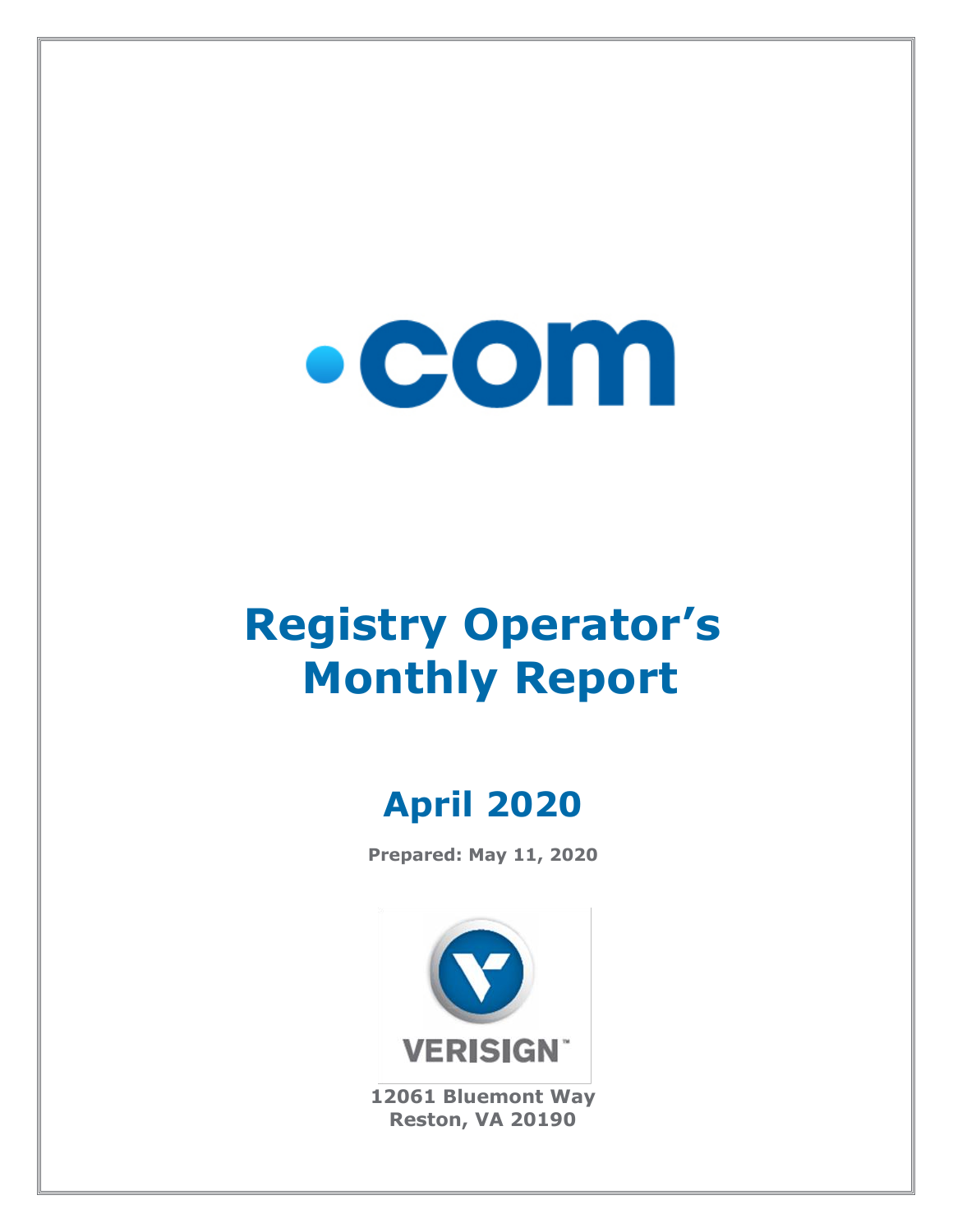As required by the ICANN/Verisign .com Registry Agreement (Section 3.1(c)(iv)), this report provides an overview of Verisign Registry activity through the end of the reporting month. The information is primarily presented in table and chart format with text explanations as deemed necessary. **The information is provided to satisfy requirements listed in Appendix 4 of the .com Registry Agreement.** Pursuant to the agreements, "ICANN shall use reasonable commercial efforts to preserve the confidentiality of the information reported until three months after the end of the month to which the report relates."

Information is organized as follows:

| 1. |                                                                            |  |
|----|----------------------------------------------------------------------------|--|
|    |                                                                            |  |
| 2. | Service Level Agreement Performance (Appendix 4, Item 2)  3                |  |
|    | Table 2 - .com Service Level Agreement Performance 4                       |  |
| 3. |                                                                            |  |
|    |                                                                            |  |
| 4. |                                                                            |  |
|    | Table 4 - Completed Shared Registration System Releases  5                 |  |
| 5. |                                                                            |  |
|    |                                                                            |  |
| 6. | Total Number of Transactions by Subcategory (Appendix 4, Item 6)6          |  |
|    | Table 6.1 - Total Domain Name Transactions by Subcategory  6               |  |
|    | Table 6.2 - Total Name Server Write Transactions by Subcategory (millions) |  |
|    |                                                                            |  |
| 7. |                                                                            |  |
|    |                                                                            |  |
|    |                                                                            |  |
|    | 7(C). Registry Functions Activity Report (Appendix 4, Item 7C) 8           |  |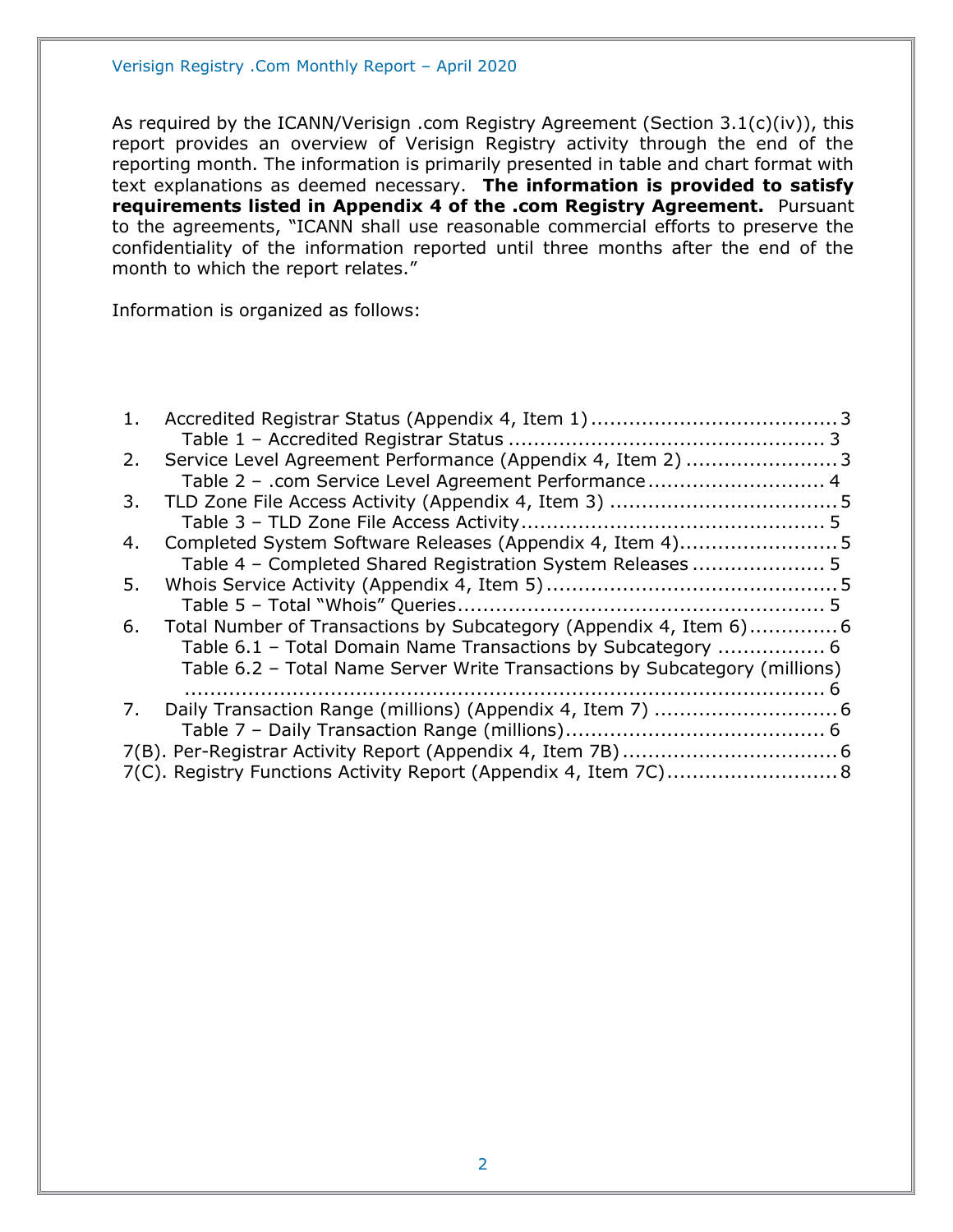#### <span id="page-2-0"></span>**1. Accredited Registrar Status (Appendix 4, Item 1)**

**Table 1** displays the current number and status of the ICANN accredited registrars. The registrars are grouped into three categories:

- 1. **Operational Registrars:** Those who have authorized access into the Shared Registration System (SRS) for processing domain name registrations.
- 2. **Registrars In The Ramp-Up Period:** Those who have received a password to access the Registry operational test and evaluation (OT&E) environment. The OT&E environment is provided to allow registrars to develop and test their systems with the SRS.
- 3. **Registrars In The Pre-Ramp-Up Period:** Those who have been sent a welcome letter from the Verisign Registry but have not yet executed the Registry Registrar Agreements and/or have not yet submitted a completed Registrar Information Sheet. In most cases registrars are sent welcome letters via overnight express mail or e-mail on the same day accreditation notification is received from ICANN.

<span id="page-2-1"></span>

| <b>Status</b>                    | # of COM Registrars |
|----------------------------------|---------------------|
| <b>Operational Registrars</b>    | 2366                |
| Registrars In Ramp-Up Period     |                     |
| Registrars In Pre-Ramp-Up Period |                     |
| Total                            | 2377                |

#### **Table 1 – Accredited Registrar Status**

#### <span id="page-2-2"></span>**2. Service Level Agreement Performance (Appendix 4, Item 2)**

**Table 2** compares Service Level Agreement (SLA) Requirements with Actual Performance for the reporting month. As required by the ICANN/Verisign .com Registry Agreement (Section 3.1(d)(ii)), the Verisign Registry is committed to provide service levels as specified in Appendix 7 of the .com Registry Agreement and to comply with the requirements of the SLA in Appendix 10 of the .com Registry Agreement. The SLAs are incorporated into the Verisign Registry Registrar Agreements that are executed with all operational registrars.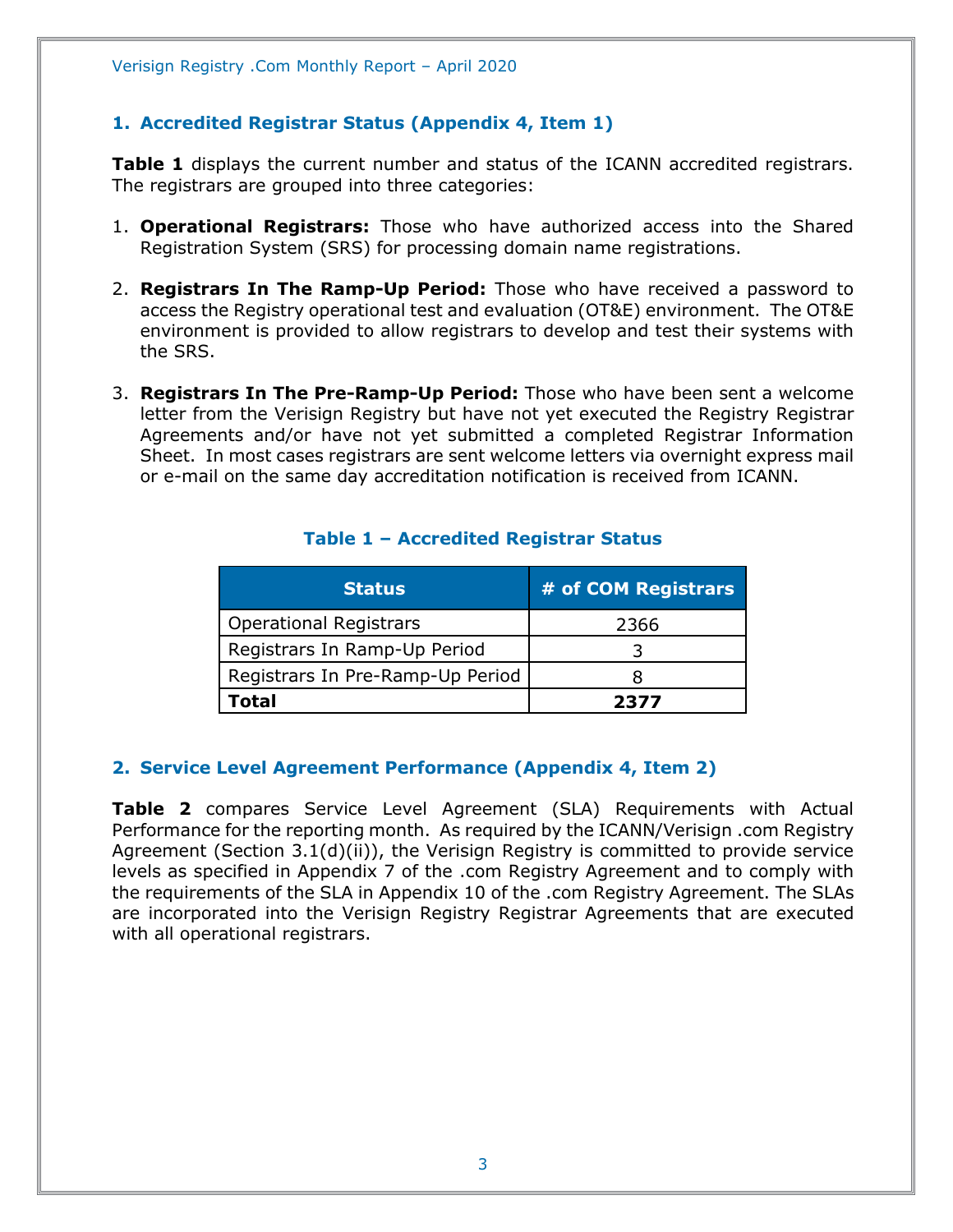### **Table 2 – .com Service Level Agreement Performance**

<span id="page-3-0"></span>

| <b>Metric</b>                         | .com SLA Requirement                       | <b>Actual Performance</b>                                  |  |
|---------------------------------------|--------------------------------------------|------------------------------------------------------------|--|
|                                       | <b>Service Availability</b>                |                                                            |  |
|                                       | 99.99% Year                                | 100% - (0 minutes<br>Unplanned Downtime YTD)               |  |
| <b>SRS</b>                            | 30 Minutes/Month (Unplanned)               | 0 minutes (Unplanned)                                      |  |
| <b>DNS Name Server</b>                | 100% / Month                               | 100%                                                       |  |
| Whois                                 | 100% / Month                               | 100%                                                       |  |
|                                       | <b>Planned Outage Duration</b>             |                                                            |  |
| SRS - Regular                         | 45 Minutes / Month                         | 0 hours 21 minutes                                         |  |
| SRS - Extended                        | 4 Hours (240 Minutes)<br>/ 1 Per Year      | 0 hours 00 minutes - Last<br>Outage Taken December<br>2019 |  |
| SRS - Extended                        | 8 Hours (480 Minutes)<br>/ 1 Every 3 Years | 0 minutes - None Taken<br>Since June 2005                  |  |
| <b>DNS Name Server</b>                | <b>Not Allowed</b>                         | 0 minutes                                                  |  |
| Whois                                 | Not Allowed                                | 0 minutes                                                  |  |
|                                       | <b>Planned Outage Timeframe</b>            |                                                            |  |
| <b>SRS</b>                            | 0100 - 0900 UTC Sunday                     | 0100 - 0121 UTC Sunday<br>04/19/2020                       |  |
| <b>DNS Name Server</b>                | Not Allowed                                | Not Applicable                                             |  |
| Whois                                 | Not Allowed                                | Not Applicable                                             |  |
|                                       | <b>Planned Outage Notification</b>         |                                                            |  |
|                                       | 30 Days General Maintenance                | 03/19/2020                                                 |  |
| <b>SRS</b>                            | 90 Days Updates and<br>Upgrades            | Not Applicable                                             |  |
| <b>DNS Name Server</b>                | Not Allowed                                | Not Applicable                                             |  |
| Whois                                 | <b>Not Allowed</b>                         | Not Applicable                                             |  |
|                                       | <b>Processing Time</b>                     |                                                            |  |
| <b>Check Domain</b><br>Average        | 25 milliseconds for 95%                    | 0.59 milliseconds                                          |  |
| Add / Create Domain<br>Average        | 50 milliseconds for 95%                    | 0.83 milliseconds                                          |  |
| Delete Domain<br>Average              | 100 milliseconds for 95%                   | 20.13 milliseconds                                         |  |
| Modify / Update                       |                                            |                                                            |  |
| Domain Average                        | 100 milliseconds for 95%                   | 17.02 milliseconds                                         |  |
| Whois Query<br><b>DNS Name Server</b> | 5 milliseconds for 95%                     | 0.96 milliseconds                                          |  |
| Resolution                            | 100 milliseconds for 95%                   | 1.08 milliseconds                                          |  |
|                                       | <b>Update Frequency</b>                    |                                                            |  |
| <b>DNS Name Server</b>                | 3 Minutes for 95%                          | 16.48 seconds                                              |  |
| Whois                                 | 3 Minutes for 95%                          | 16.43 seconds                                              |  |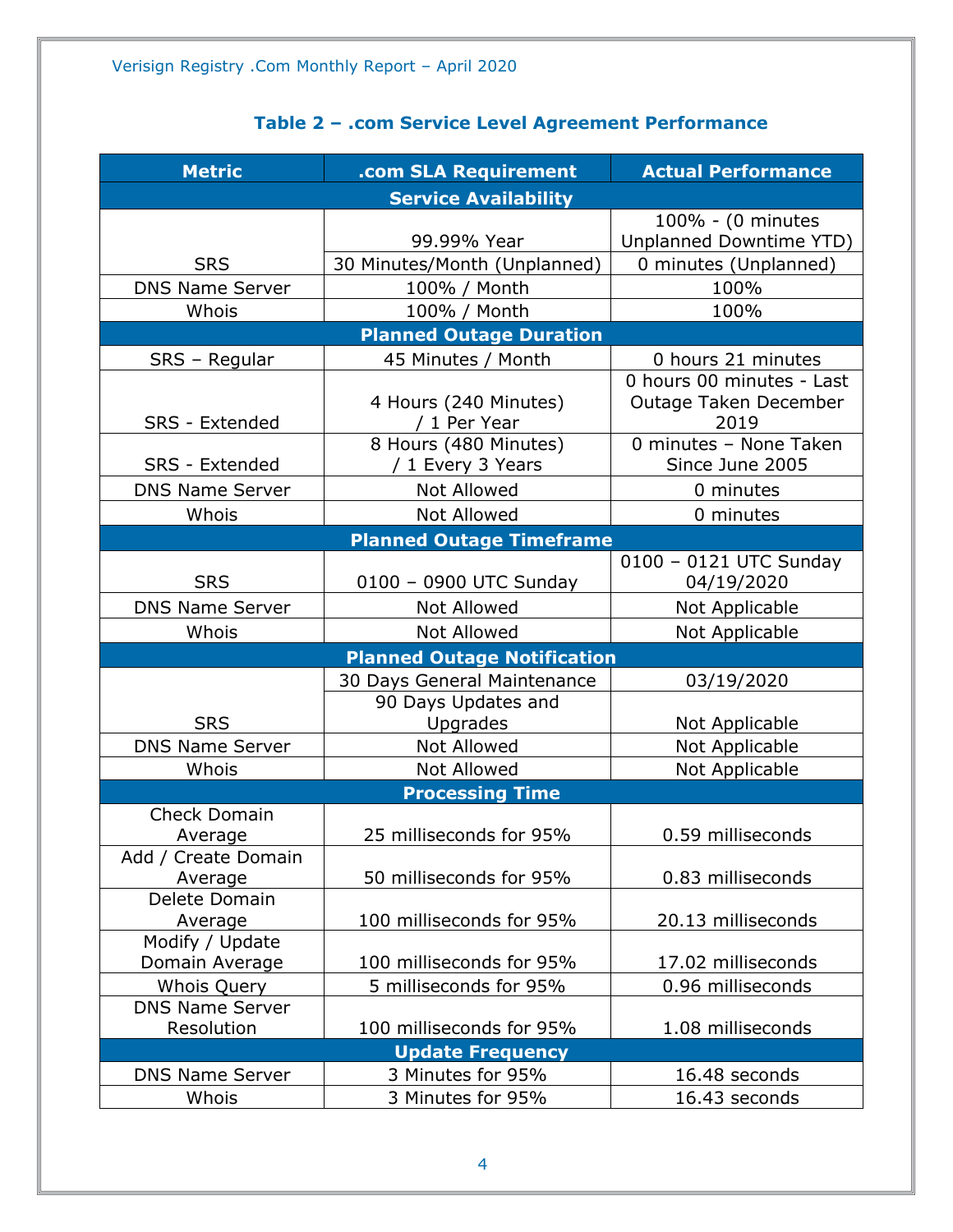#### <span id="page-4-0"></span>**3. TLD Zone File Access Activity (Appendix 4, Item 3)**

**Table 3** summarizes the zone file access activity for the current reporting month. As required by the ICANN/Verisign .com Registry Agreement (Section 3.1(c)(iii)), the Verisign Registry provides third parties bulk access to the zone files for the .com TLD.

<span id="page-4-1"></span>

|                                                           | <b>Number</b> |
|-----------------------------------------------------------|---------------|
| Total Zone File Access Passwords (End Of Previous Month)  | 893           |
| New Zone File Access Passwords Issued                     | 38            |
| Total Zone File Access Passwords Disabled                 |               |
| Total Zone File Access Passwords (End Of Reporting Month) | 931           |

#### **Table 3 – TLD Zone File Access Activity**

#### <span id="page-4-2"></span>**4. Completed System Software Releases (Appendix 4, Item 4)**

**Table 4** shows significant release(s) that occurred during the reporting month, as well as other relevant information. The Verisign Registry Shared Registration System (SRS) is continually being improved to better meet the needs of accredited registrars.

#### **Table 4 – Completed Shared Registration System Releases**

<span id="page-4-3"></span>

| <b>Release</b><br><b>Name</b> | <b>Features</b> | <b>Complete Date</b> |
|-------------------------------|-----------------|----------------------|
| None                          | None            | <b>None</b>          |

#### <span id="page-4-4"></span>**5. Whois Service Activity (Appendix 4, Item 5)**

<span id="page-4-5"></span>**Table 5** shows the number of Whois queries during the reporting month separated by service. The "Web-based Whois" column depicts ACTUAL numbers where all other categories are shown in millions.

#### **Table 5 – Total "Whois" Queries**

| <b>In Millions</b>               |                                  |                           |
|----------------------------------|----------------------------------|---------------------------|
|                                  |                                  | Web-based                 |
| <b>Total Queries</b><br>51,098.8 | <b>Whois Port-43</b><br>51,097.5 | <b>Whois</b><br>1,262,524 |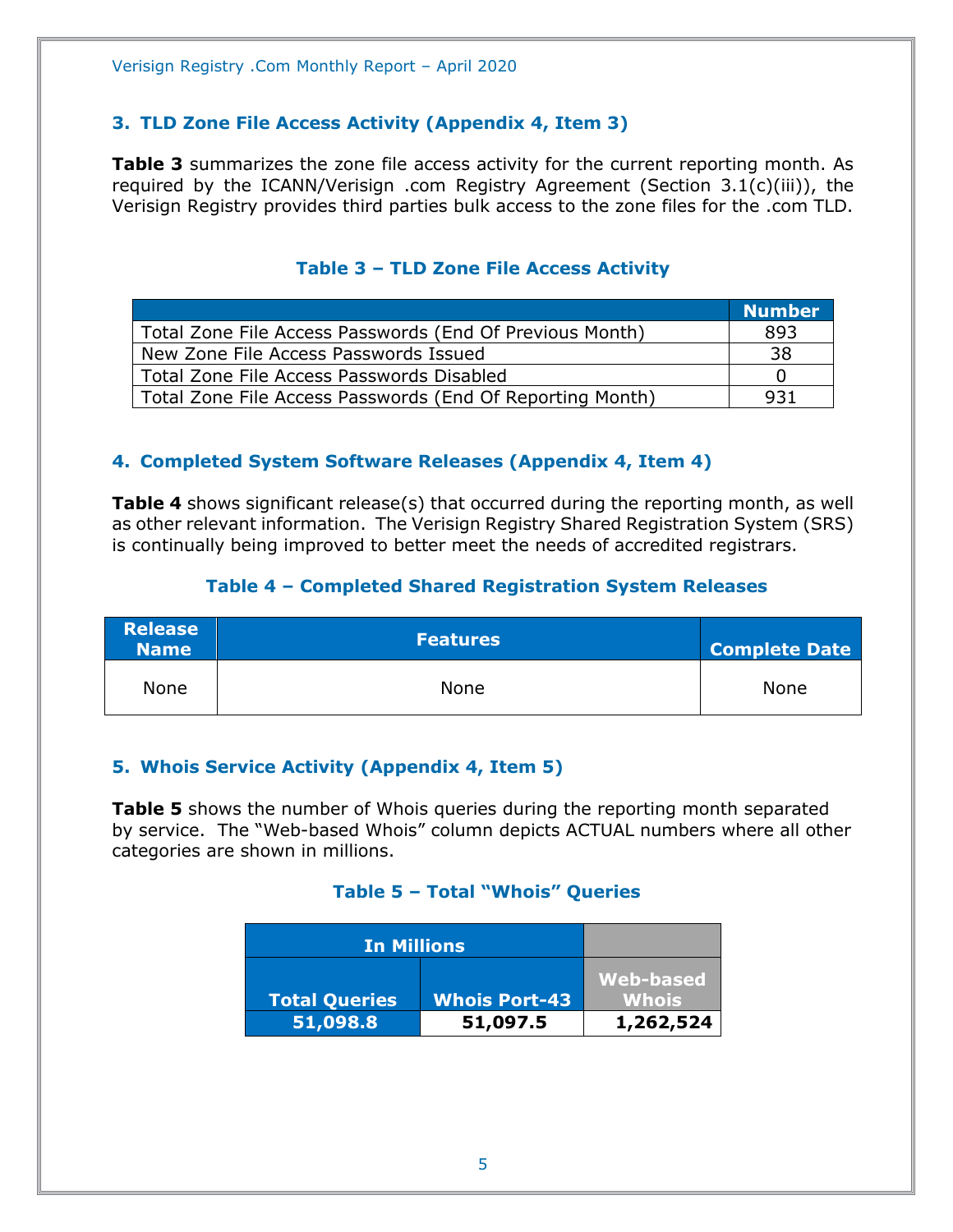#### <span id="page-5-0"></span>**6. Total Number of Transactions by Subcategory (Appendix 4, Item 6)**

**Table 6.1** shows the number of domain name 'write' transactions in subcategories and the number of check transactions. The "Restore" column depicts ACTUAL numbers where all other categories are shown in millions. **Table 6.2** on the next page shows the number of name server "write" transactions by subcategory.

**Table 6.1 – Total Domain Name Transactions by Subcategory**

<span id="page-5-1"></span>

| <b>In Millions</b> |            |     |      |     |     |                                 |         |
|--------------------|------------|-----|------|-----|-----|---------------------------------|---------|
| l Total'<br>Write  | <b>Add</b> |     |      |     |     | Delete Modify Renew Trans Check | Restore |
| 1,823.4            | 1,759.0    | 3.7 | 53.3 | 4.6 | 2.8 | 2,462.8                         |         |

#### <span id="page-5-2"></span>**Table 6.2 – Total Name Server Write Transactions by Subcategory (millions)**

| Total | ᆏ     | <b>Delete</b> | <b>Modify</b> |
|-------|-------|---------------|---------------|
| 31.46 | 31 14 | 0.09. ل       |               |

#### <span id="page-5-4"></span><span id="page-5-3"></span>**7. Daily Transaction Range (millions) (Appendix 4, Item 7)**

#### **Table 7 – Daily Transaction Range (millions)**

| Total               | <b>Daily</b> | <b>Daily</b> | <b>Daily</b>   |
|---------------------|--------------|--------------|----------------|
| <b>Transactions</b> | Max          | Min          | <b>Average</b> |
| 4,815.0             | 199.6        |              | 160.5          |

#### <span id="page-5-5"></span>**7(B). Per-Registrar Activity Report (Appendix 4, Item 7B)**

The table below defines the fields that are included in the .COM Per-Registrar Activity Report, which is provided under separate cover.

| <b>Field Name</b> | <b>Notes</b>                                                      |
|-------------------|-------------------------------------------------------------------|
| registrar-name    | Registrar's Full Corporate Name As Registered with IANA           |
| iana-id           | http://www.iana.org/assignments/registrar-ids                     |
| total-domains     | Total domains under sponsorship                                   |
| total-            | <b>Total Name Servers Registered</b>                              |
| nameservers       |                                                                   |
| net-adds-1-yr     | number of domains successfully registered with an initial term of |
|                   | one year (and not deleted within the add grace period)            |
| net-adds-2-yr     | Number of domains successfully registered with an initial term of |
|                   | two years (and not deleted within the add grace period)           |
| net-adds-3-yr     | Number of domains successfully registered with an initial term of |
|                   | three years (and not deleted within the add grace period)         |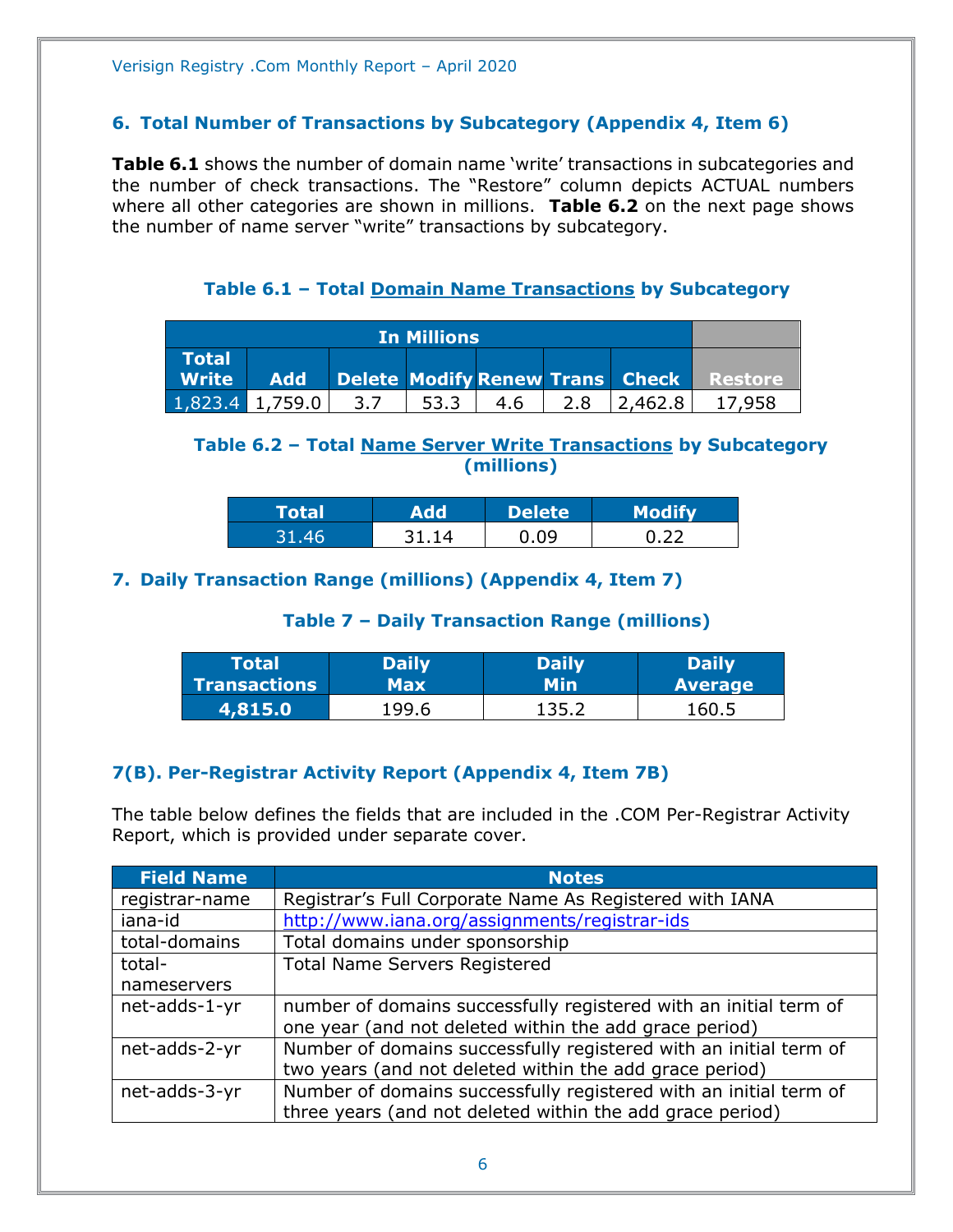| <b>Field Name</b>      | <b>Notes</b>                                                                                                                 |
|------------------------|------------------------------------------------------------------------------------------------------------------------------|
| net-adds-4-yr          | Number of domains successfully registered with an initial term of                                                            |
|                        | four years (and not deleted within the add grace period)                                                                     |
| net-adds-5-yr          | Number of domains successfully registered with an initial term of                                                            |
|                        | five years (and not deleted within the add grace period)                                                                     |
| net-adds-6-yr          | Number of domains successfully registered with an initial term of                                                            |
|                        | six years (and not deleted within the add grace period)                                                                      |
| net-adds-7-yr          | Number of domains successfully registered with an initial term of                                                            |
|                        | seven years (and not deleted within the add grace period)                                                                    |
| net-adds-8-yr          | Number of domains successfully registered with an initial term of                                                            |
|                        | eight years (and not deleted within the add grace period)                                                                    |
| net-adds-9-yr          | Number of domains successfully registered with an initial term of                                                            |
|                        | nine years (and not deleted within the add grace period)                                                                     |
| net-adds-10-yr         | Number of domains successfully registered with an initial term of<br>ten years (and not deleted within the add grace period) |
| net-renews-1-yr        | Domains renewed either automatically or by command (and not                                                                  |
|                        | deleted with the renew grace period)                                                                                         |
| net-renews-2-yr        | Number of domains successfully renewed with a renewal period of                                                              |
|                        | two years (and not deleted with the renew grace period)                                                                      |
| net-renews-3-yr        | Number of domains successfully renewed with a new renewal                                                                    |
|                        | period of three years (and not deleted with the renew grace period)                                                          |
| net-renews-4-yr        | Number of domains successfully renewed with a new renewal                                                                    |
|                        | period of four years (and not deleted with the renew grace period)                                                           |
| net-renews-5-yr        | Number of domains successfully renewed with a new renewal                                                                    |
|                        | period of five years (and not deleted with the renew grace period)                                                           |
| net-renews-6-yr        | Number of domains successfully renewed with a new renewal                                                                    |
|                        | period of six years (and not deleted with the renew grace period)                                                            |
| net-renews-7-yr        | Number of domains successfully renewed with a new renewal                                                                    |
|                        | period of seven years (and not deleted with the renew grace<br>period)                                                       |
| net-renews-8-yr        | Number of domains successfully renewed with a new renewal                                                                    |
|                        | period of eight years (and not deleted with the renew grace period)                                                          |
| net-renews-9-yr        | Number of domains successfully renewed with a new renewal                                                                    |
|                        | period of nine years (and not deleted with the renew grace period)                                                           |
| net-renews-10-         | Number of domains successfully renewed with a new renewal                                                                    |
| yr                     | period of ten years (and not deleted with the renew grace period)                                                            |
| transfer-              | Transfers initiated by this registrar that were ack'd by the other<br>registrar-either by command or automatically           |
| gaining-<br>successful |                                                                                                                              |
| transfer-              | Transfers initiated by this registrar that were n'acked by the other                                                         |
| gaining-nacked         | registrar                                                                                                                    |
| transfer-losing-       | Transfers initiated by another registrar that this registrar ack'd-                                                          |
| successful             | either by command or automatically                                                                                           |
| transfer-losing-       | Transfers initiated by another registrar that this registrar n'acked                                                         |
| nacked                 |                                                                                                                              |
| transfer-              | Number of transfer disputes in which this registrar prevailed                                                                |
| disputed-won           |                                                                                                                              |
| transfer-              | Number of transfer disputes this registrar lost                                                                              |
| disputed-lost          |                                                                                                                              |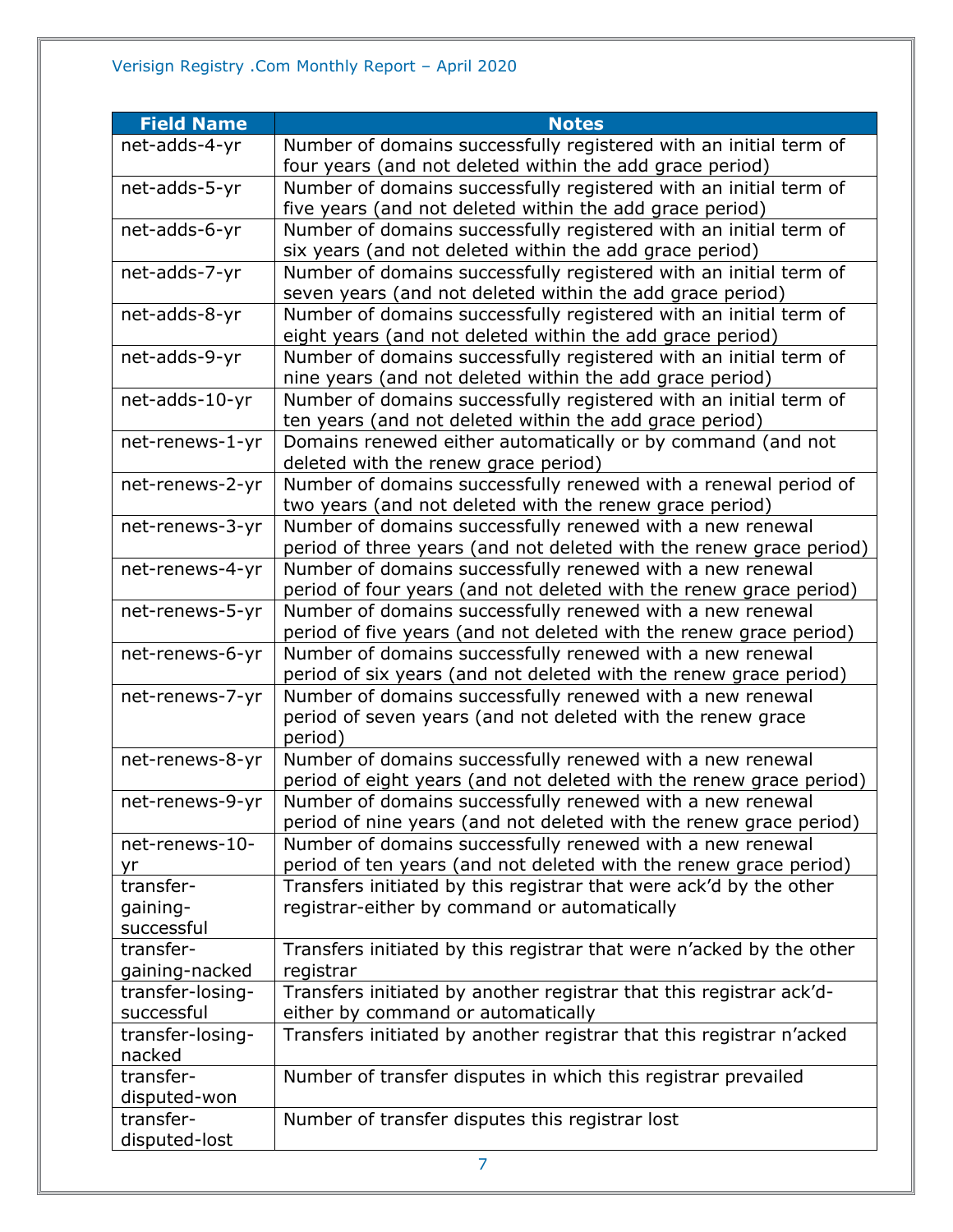| <b>Field Name</b> | <b>Notes</b>                                                         |
|-------------------|----------------------------------------------------------------------|
| transfer-         | Number of transfer disputes involving this registrar with a split or |
| disputed-         | no decision                                                          |
| nodecision        |                                                                      |
| deleted-          | Domains deleted within the add grace period                          |
| domains-grace     |                                                                      |
| deleted-          | Domains deleted outside the add grace period                         |
| domains-          |                                                                      |
| nograce           |                                                                      |
| restored-         | Domain names restored from redemption period                         |
| domains           |                                                                      |
| restored-         | Total number of restored names for which the registrar failed to     |
| noreport          | submit a restore report                                              |
| agp-exemption-    | Number of AGP policy exemption requests received                     |
| requests          | during the reporting month against deletion activity occurring in    |
|                   | the prior month                                                      |
| agp-              | Number of AGP policy exemption requests granted during the           |
| exemptions-       | reporting month                                                      |
| granted           |                                                                      |
| agp-exempted-     | Number of domain names included in AGP policy exemption              |
| domains           | requests granted during the reporting month                          |
| attempted-adds    | Number of attempted (successful and failed) domain name create       |
|                   | commands                                                             |

#### <span id="page-7-0"></span>**7(C). Registry Functions Activity Report (Appendix 4, Item 7C)**

The table below defines the fields that are included in the .COM Registry Functions Activity Report, which is provided under separate cover.

| <b>Field Name</b>  | <b>Notes</b>                                                                                                |
|--------------------|-------------------------------------------------------------------------------------------------------------|
| operational-       | number of operational registrars at the end of the reporting                                                |
| registrars         | period                                                                                                      |
| ramp-up-registrars | number of registrars that have received a password for access<br>to OT&E at the end of the reporting period |
| pre-ramp-up-       | number of registrars that have requested access, but have not                                               |
| registrars         | yet entered the ramp-up period at the end of the reporting                                                  |
|                    | period                                                                                                      |
| zfa-passwords      | number of active zone file access passwords at the end of the                                               |
|                    | reporting period                                                                                            |
| whois-43-queries   | number of WHOIS (port-43) queries responded during the                                                      |
|                    | reporting period                                                                                            |
| web-whois-queries  | number of Web-based Whois queries responded during the                                                      |
|                    | reporting period, not including searchable Whois                                                            |
| searchable-whois-  | number of searchable Whois queries responded during the                                                     |
| queries            | reporting period, if offered                                                                                |
| dns-udp-queries-   | number of DNS queries received over UDP transport during the                                                |
| received           | reporting period                                                                                            |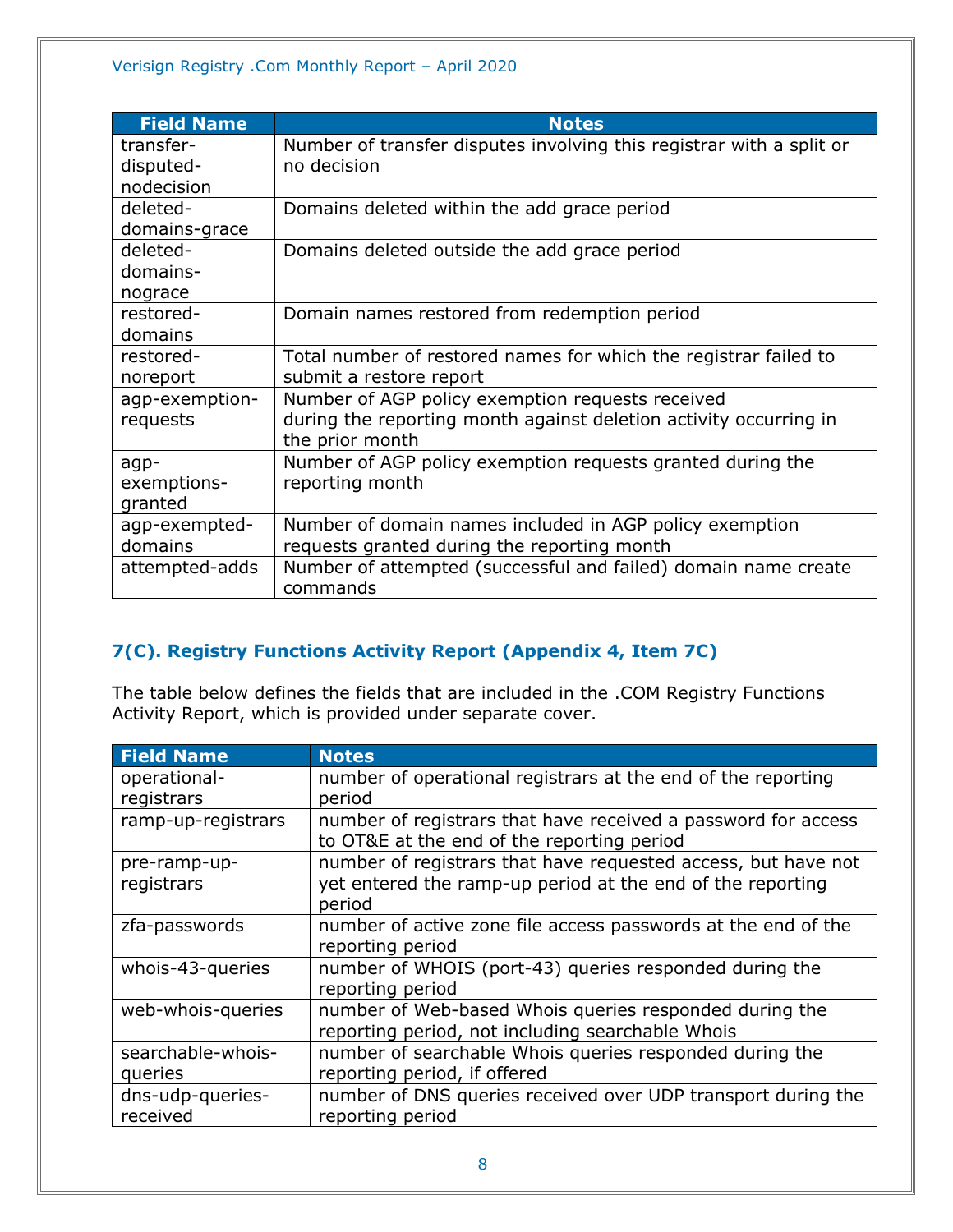| <b>Field Name</b> | <b>Notes</b>                                                                                                            |
|-------------------|-------------------------------------------------------------------------------------------------------------------------|
| dns-udp-queries-  | number of DNS queries received over UDP transport that were                                                             |
| responded         | responded during the reporting period                                                                                   |
| dns-tcp-queries-  | number of DNS queries received over TCP transport during the                                                            |
| received          | reporting period                                                                                                        |
| dns-tcp-queries-  | number of DNS queries received over TCP transport that were                                                             |
| responded         | responded during the reporting period                                                                                   |
| srs-dom-check     | number of SRS (EPP and any other interface) domain name                                                                 |
|                   | "check" requests responded during the reporting period                                                                  |
| srs-dom-create    | number of SRS (EPP and any other interface) domain name                                                                 |
|                   | "create" requests responded during the reporting period                                                                 |
| srs-dom-delete    | number of SRS (EPP and any other interface) domain name                                                                 |
|                   | "delete" requests responded during the reporting period                                                                 |
| srs-dom-info      | number of SRS (EPP and any other interface) domain name                                                                 |
|                   | "info" requests responded during the reporting period                                                                   |
| srs-dom-renew     | number of SRS (EPP and any other interface) domain name                                                                 |
| srs-dom-rgp-      | number of SRS (EPP and any other interface) domain name                                                                 |
| restore-report    | RGP "restore" requests delivering a restore report responded                                                            |
|                   | during the reporting period                                                                                             |
| srs-dom-rgp-      | number of SRS (EPP and any other interface) domain name                                                                 |
| restore-request   | RGP "restore" requests responded during the reporting period                                                            |
| srs-dom-transfer- | number of SRS (EPP and any other interface) domain name                                                                 |
| approve           | "transfer" requests to approve transfers responded during the                                                           |
| srs-dom-transfer- | reporting period                                                                                                        |
| cancel            | number of SRS (EPP and any other interface) domain name<br>"transfer" requests to cancel transfers responded during the |
|                   | reporting period                                                                                                        |
| srs-dom-transfer- | number of SRS (EPP and any other interface) domain name                                                                 |
| query             | "transfer" requests to query about a transfer responded during                                                          |
|                   | the reporting period                                                                                                    |
| srs-dom-transfer- | number of SRS (EPP and any other interface) domain name                                                                 |
| reject            | "transfer" requests to reject transfers responded during the                                                            |
|                   | reporting period                                                                                                        |
| srs-dom-transfer- | number of SRS (EPP and any other interface) domain name                                                                 |
| request           | "transfer" requests to request transfers responded during the                                                           |
|                   | reporting period                                                                                                        |
| srs-dom-update    | number of SRS (EPP and any other interface) domain name                                                                 |
|                   | "update" requests (not including RGP restore requests)                                                                  |
|                   | responded during the reporting period                                                                                   |
| srs-host-check    | number of SRS (EPP and any other interface) host "check"                                                                |
|                   | requests responded during the reporting period                                                                          |
| srs-host-create   | number of SRS (EPP and any other interface) host "create"                                                               |
|                   | requests responded during the reporting period                                                                          |
| srs-host-delete   | number of SRS (EPP and any other interface) host "delete"                                                               |
|                   | requests responded during the reporting period                                                                          |
| srs-host-info     | number of SRS (EPP and any other interface) host "info"                                                                 |
|                   | requests responded during the reporting period                                                                          |
| srs-host-update   | number of SRS (EPP and any other interface) host "update"                                                               |
|                   | requests responded during the reporting period                                                                          |